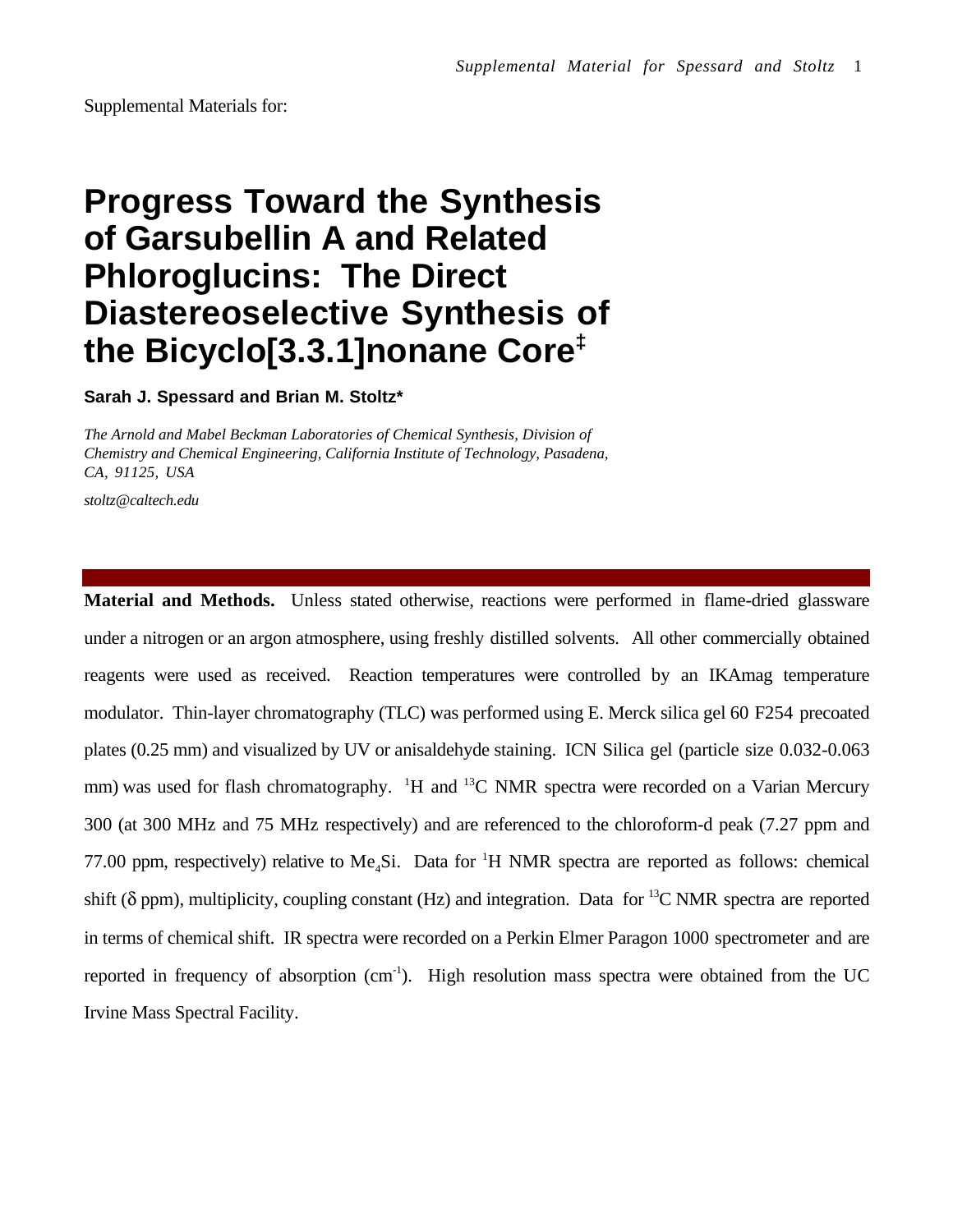

**Cyclohexenone 11**: To a  $-78$  °C solution of LDA (31.21 mmol, 1.05 equiv) in dry THF (125 mL) was added a solution of 3-isobutoxy-2-cyclohexenone (**10**, 5.0 g, 29.73 mmol, 1.0 equiv) in dry THF (20 mL). The reaction mixture was warmed to 0  $\degree$ C for 1 h, cooled to -78  $\degree$ C and treated with prenyl bromide (3.60) mL, 30.32 mmol, 1.02 equiv) in a dropwise fashion to afford an orange solution. After stirring for 4 h at 23 °C, the reaction was quenched with saturated ammonium chloride solution (100 mL). The organic layer was separated and the aqueous layer was extracted with Et<sub>2</sub>O  $(2 \times 100 \text{ mL})$ . The combined organic layers were dried over  $MgSO<sub>4</sub>$  and concentrated to provide 11 as a brown oil (6.95 g, 99% yield) that was used without further purification.  $R_F = 0.5$  (30% ethyl acetate in hexanes eluent); FTIR (thin film) 1657, 1609 cm<sup>-1</sup>; <sup>1</sup>H NMR (300 MHz, CDCl<sub>3</sub>) δ 5.31 (s, 1H), 5.10 (app.t, *J* = 6.6 Hz, 1H), 3.57 (d, *J* = 6.6 Hz, 2H), 2.55 (m, 1H), 2.41 (d, *J* = 5.0 Hz, 1H), 2.38 (d, *J* = 5.0 Hz, 1H), 1.97-2.15 (m, 4H), 1.70 (s, 3H), 1.64-1.76 (m, 1H), 1.61 (s, 3H), 0.96 (d,  $J = 7.2$  Hz, 6H); <sup>13</sup>C NMR (75 MHz, CDCl<sub>2</sub>)  $\delta$  200.9, 177.0, 160.9, 133.2, 121.9, 102.3, 74.7, 45.6, 28.2, 28.1, 27.8, 25.9, 19.1, 17.9; HRMS (EI) m/z calcd for 236.1775, found 236.1776.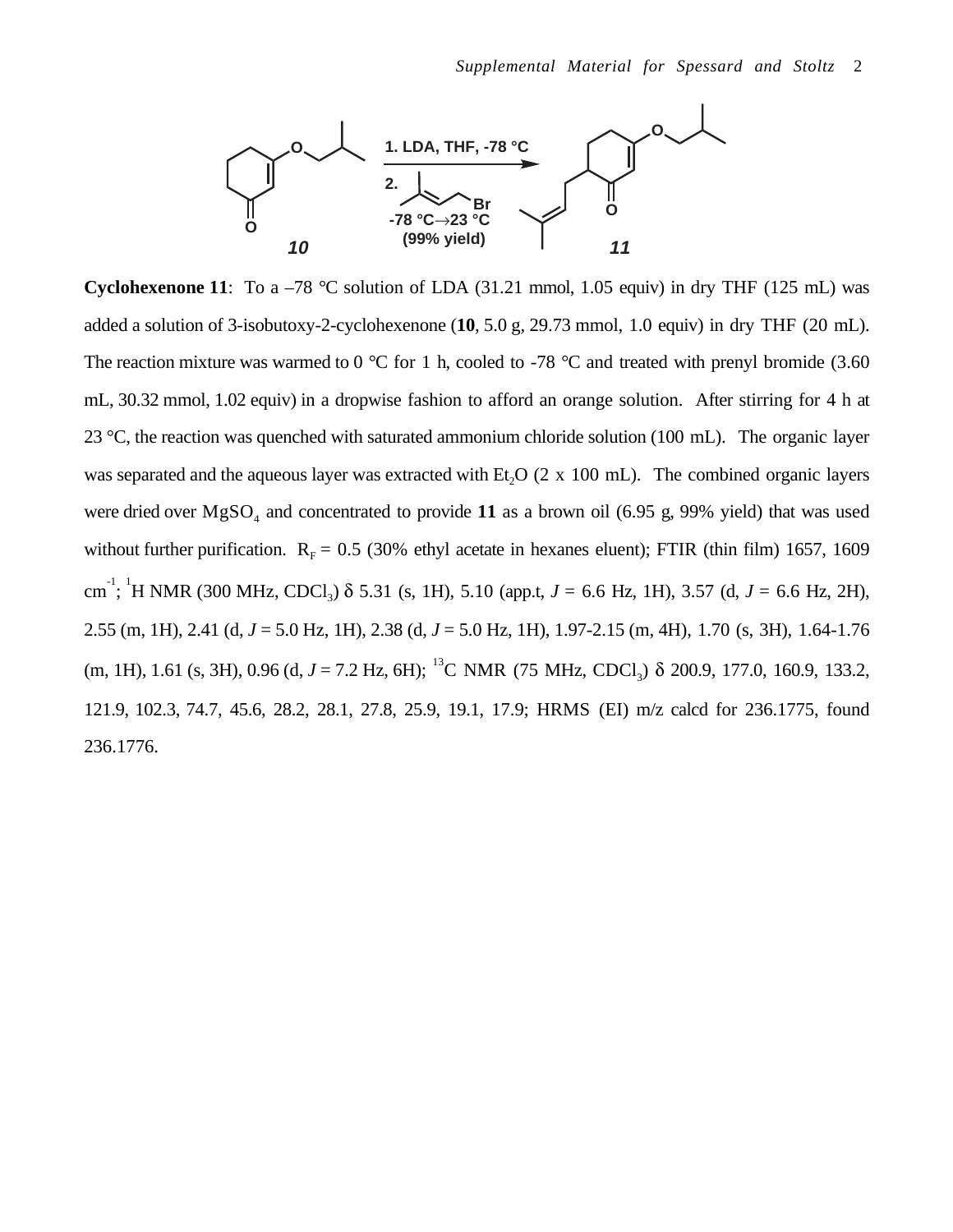

**Enone 12:** To a  $-5$  °C solution of 11 (6.89 g, 29.18 mmol, 1.0 equiv) in dry THF (100 mL) was added methyl lithium (34 mL, 1.3 M in Et<sub>2</sub>O, 43.77 mmol, 1.50 equiv). After stirring for 30 min at 23 °C, no starting material remained, as judged by TLC. The reaction mixture was cooled to 0 °C and treated slowly with 1.0 M HCl (73 mL, 73.0 mmol, 2.5 equiv). After stirring for another 30 min at 23 °C, the layers were separated and the aqueous layer extracted with Et,  $O(2 \times 100 \text{ mL})$ . The combined organic layers were dried and concentrated to a yellow oil, which was purified by silica gel chromatography (10% ethyl acetate in hexanes eluent) to afford enone 12 as a yellow oil (4.67 g, 88% yield).  $R<sub>F</sub> = 0.44$  (30% ethyl acetate in hexanes eluent); FTIR (thin film) 1716, 1668 cm<sup>-1</sup>; <sup>1</sup>H NMR (300 MHz, CDCl<sub>3</sub>) δ 5.84 (s, 1H), 5.10 (m, 1H), 2.36-2.48 (m, 1H), 2.08-2.32 (m, 4H), 1.94-2.06 (m, 1H), 1.97 (s, 3H), 1.80-1.91 (m, 1H), 1.71 (s, 3H), 1.61 (s, 3H); <sup>13</sup>C NMR (75 MHz, CDCl<sub>2</sub>) δ 199.3, 165.5, 133.8, 126.8, 121.7, 40.0, 34.1, 29.8, 26.5, 25.9, 23.1, 17.9; HRMS (EI) m/z calcd for 178.1436, found 178.1432.



**Dimethylcyclohexanone 13.** To a -5  $\degree$ C slurry of copper (I) iodide (9.83 g, 50.56 mmol, 2.0 equiv) in Et<sub>3</sub>O (250 mL) was added dropwise methyl lithium (72.2 mL, 1.4 M solution in Et<sub>2</sub>O, 101.12 mmol, 4.0 equiv). The resulting light tan solution stirred for 60 min at -5 °C before a solution of enone **12** (4.5 g,  $25.28$  mmol, 1.0 equiv) in Et<sub>2</sub>O (100 mL) was added over 10 min via addition funnel. The bright yellow reaction mixture was stirred for an additional 10 min at -5 °C until all starting material appeared to be consumed by TLC. After quenching with saturated aqueous  $NH<sub>4</sub>Cl/MH<sub>4</sub>OH$  solution (250 mL), the layers were separated and the aqueous layer was extracted with Et<sub>2</sub>O ( $2 \times 250$  mL). The combined organic layers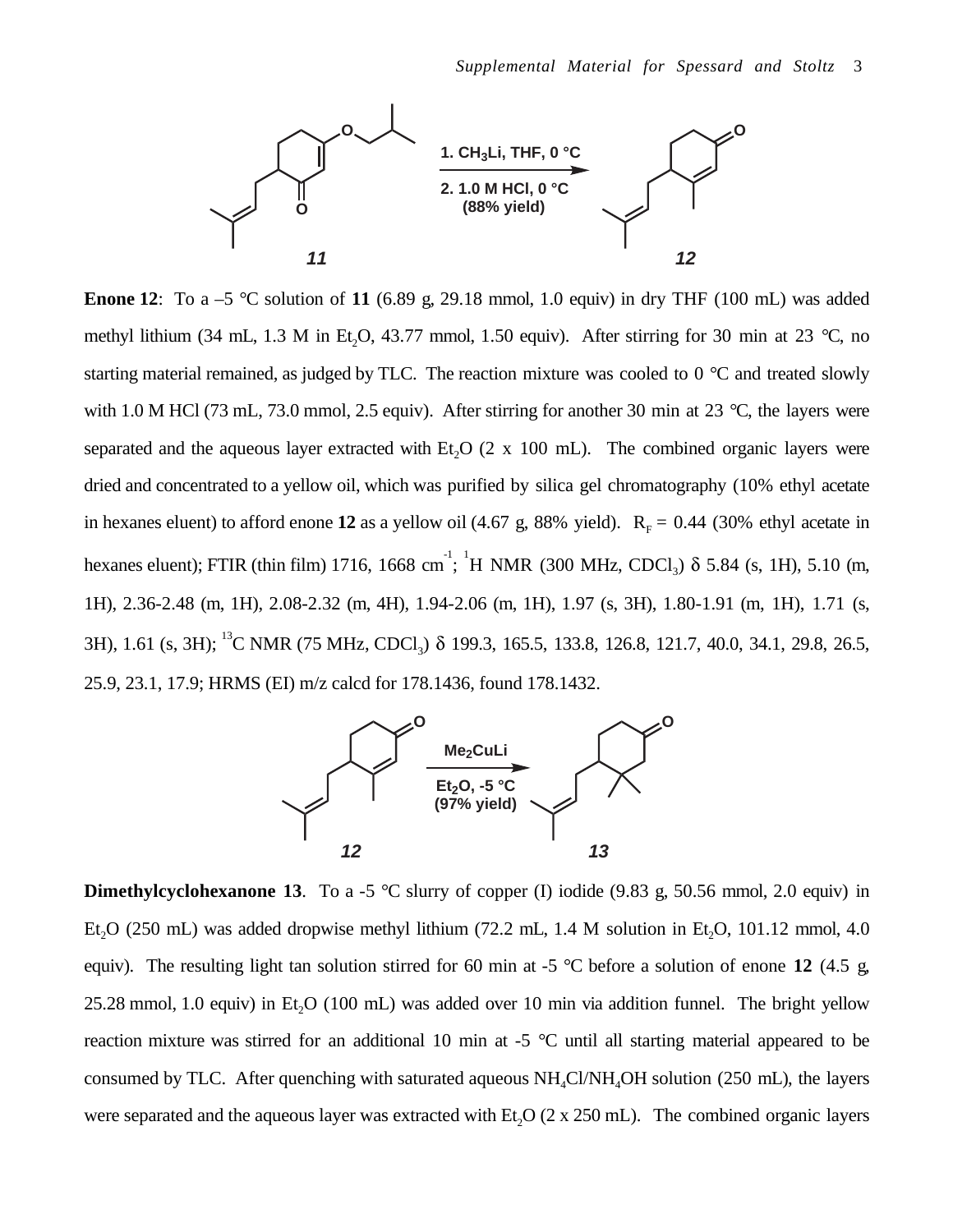were dried over  $MgSO_4$  and concentrated to a yellow oil, which was purified by passing through a silica gel plug (10% ethyl acetate in hexanes eluent) to afford ketone 13 (4.76 g, 97% yield) as a pale yellow oil.  $R_F$ = 0.56 (30% ethyl acetate in hexanes); FTIR (thin film) 1718 cm<sup>-1</sup>; <sup>1</sup>H NMR (300 MHz, CDCl<sub>3</sub>)  $\delta$  5.15 (app.t, *J* = 7.1 Hz, 1H), 2.20-2.40 (m, 4H), 1.97-2.17 (m, 2H), 1.79-1.65 (m, 1H), 1.72 (s, 3H), 1.62 (s, 3H), 1.56-1.39 (m, 2H), 1.06 (s, 3H), 0.82 (s, 3H); <sup>13</sup>C NMR (75 MHz, CDCl<sub>2</sub>) δ 212.0, 132.5, 123.4, 56.0, 46.1, 41.0, 38.7, 29.9, 27.9, 27.7, 25.9, 20.8, 17.9; HRMS (EI) *m/z* calcd for 194.1665, found 194.1671.



**Silyl enol ethers 14a and 14b:** A round bottomed flask (200 mL) was charged with ketone **13** (4.75 g, 24.48 mmol, 1.0 equiv) in dry acetonitrile (50 mL). Freshly distilled triethylamine (4.30 mL, 30.61 mmol, 1.25 equiv) was added, followed by *tert*-butyldimethylsilyl chloride (4.61 g, 30.61 mmol, 1.25 equiv) and sodium iodide (4.59 g, 30.61 mmol, 1.25 equiv). The reaction flask was topped with a condenser and heated to 80 °C for 1 h, then cooled to room temperature and concentrated to a brown solid. After trituration of the solid with pentane (100 mL) and concentration, a pale yellow oil was obtained. Purification by silica gel chromatography (1% ethyl acetate and 1% triethylamine in hexanes eluent) yielded **14a** and **14b** (7.40 g, 98% yield) as a mixture of two silyl enol ether isomers in a 6:1 ratio of **14a** to **14b**, as determined by <sup>1</sup>H NMR. Major isomer (**14a**):  $R<sub>F</sub> = 0.71$  (10% ethyl acetate in hexanes); FTIR 1674 cm<sup>-1</sup>; <sup>1</sup>H NMR (300 MHz, CDCl<sub>3</sub>) δ 5.11 (m, 1H), 4.77 (s, 1H), 2.06-2.18 (m, 2H), 1.64-1.92 (m, 4H), 1.70 (s, 3H), 1.60 (s, 3H), 1.22 (m, 1H), 0.96 (s, 3H), 0.92 (s, 9H), 0.87 (s, 3H), 0.12 (s, 6H); 13C NMR (75 MHz, CDCl<sub>3</sub>) δ 149.0, 131.6, 124.2, 102.6, 44.5, 42.9, 33.1, 28.9, 27.8, 26.8, 25.9, 25.8, 22.3, 18.1, 17.9, –4.2, –4.2; HRMS (EI) *m/z* calcd for 308.2536, found 308.2535. The minor isomer (**14b**) was identified by a <sup>1</sup>H NMR vinyl stretch at 4.63 ppm (d,  $J = 1.6$  Hz, 1H).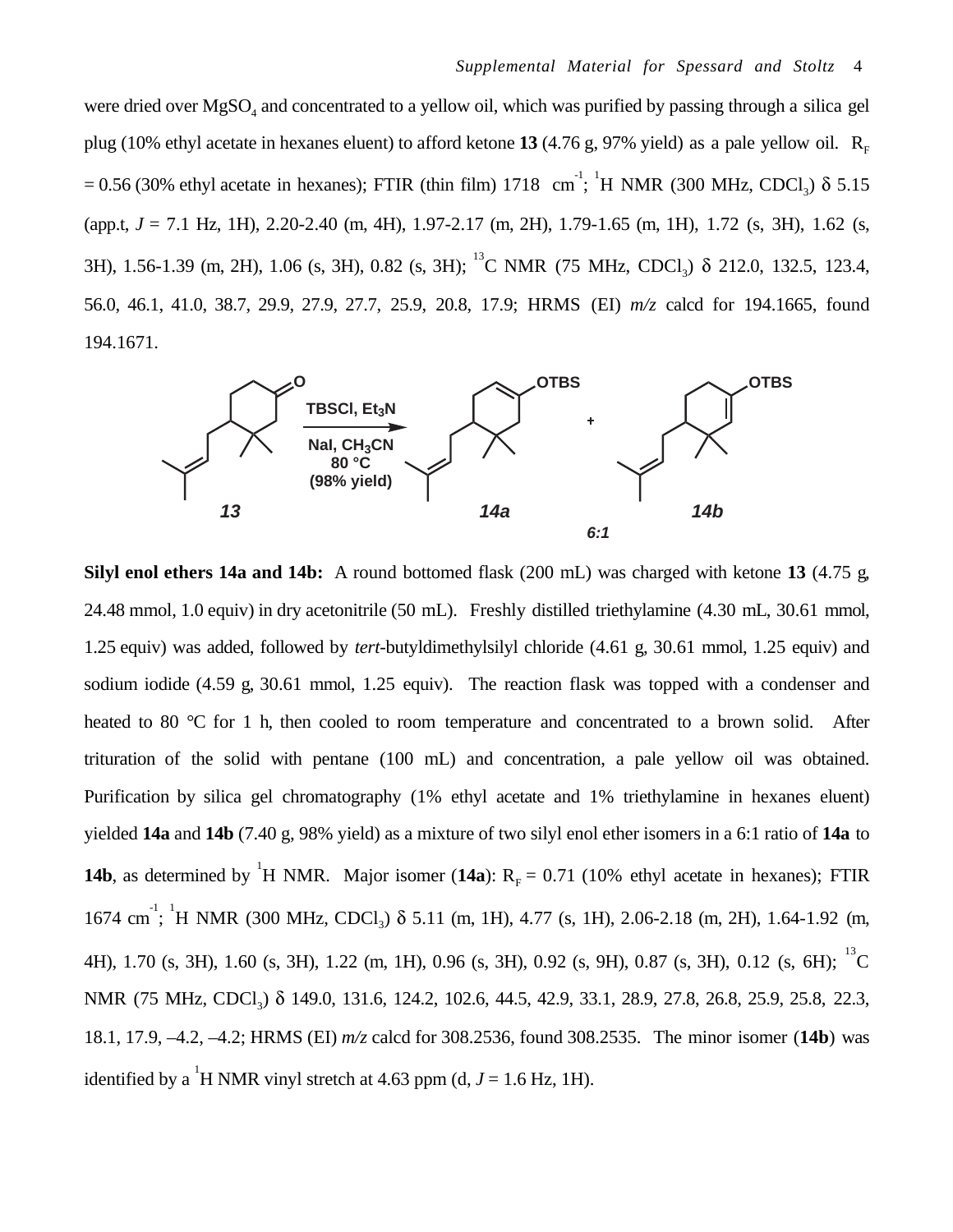

**Bicycle 15**: To a solution of silyl enol ethers **14a** and **14b** (1.0 g, 3.24 mmol, 1.0 equiv) in dry methylene chloride (0.80 mL) at -10 °C (dry ice/ethylene glycol cold bath) was added dropwise a solution of malonyl dichloride (0.63 mL, 6.49 mmol, 2.0 equiv) in 0.80 mL methylene chloride. The reaction mixture was stirred at -10 °C for 11 h, then treated with a solution of potassium hydroxide (1.46 g, 25.95 mmol, 8.0) equiv) and benzyltriethylammonium chloride  $(0.037 \text{ g}, 0.16 \text{ mmol}, 0.05 \text{ equiv})$  in  $H<sub>2</sub>O$  (1.60 mL). The reaction mixture was stirred at -10 °C for an additional 1 h, and then was allowed to warm to 23 °C over 10 h. After dilution with water (50 mL) and methylene chloride (50 mL), the phases were separated and the aqueous phase was extracted with methylene chloride (3 x 50 mL). These organic extracts were combined and dried over  $MgSO<sub>4</sub>$ . Concentration and purification by silica gel chromatography (0% to 5% ethyl acetate in hexanes eluent) provided recovered ketone **13 (**0.370 g, 1.91 mmol, 59% yield). The aqueous layer was acidified to pH 1 with 1 M HCl and extracted with methylene chloride (5 x 50 mL). The combined organic layers were dried over  $MgSO<sub>4</sub>$  and concentrated to provide bicycle 15 as an orangeyellow solid (0.306 g, 36% yield, 87% yield based on recovered ketone, 95% yield of total mass recovery), which was used without further purification. Crystals suitable for X-ray analysis were obtained by crystallization from methylene chloride at 23 °C: mp 166-168 °C;  $R<sub>F</sub> = 0.46$  (20% methanol in methylene chloride eluent); FTIR (thin film) 1740, 1577 cm<sup>-1</sup>; <sup>1</sup>H NMR (300 MHz, CDCl<sub>3</sub>)  $\delta$  6.67 (broad s, 1H), 5.87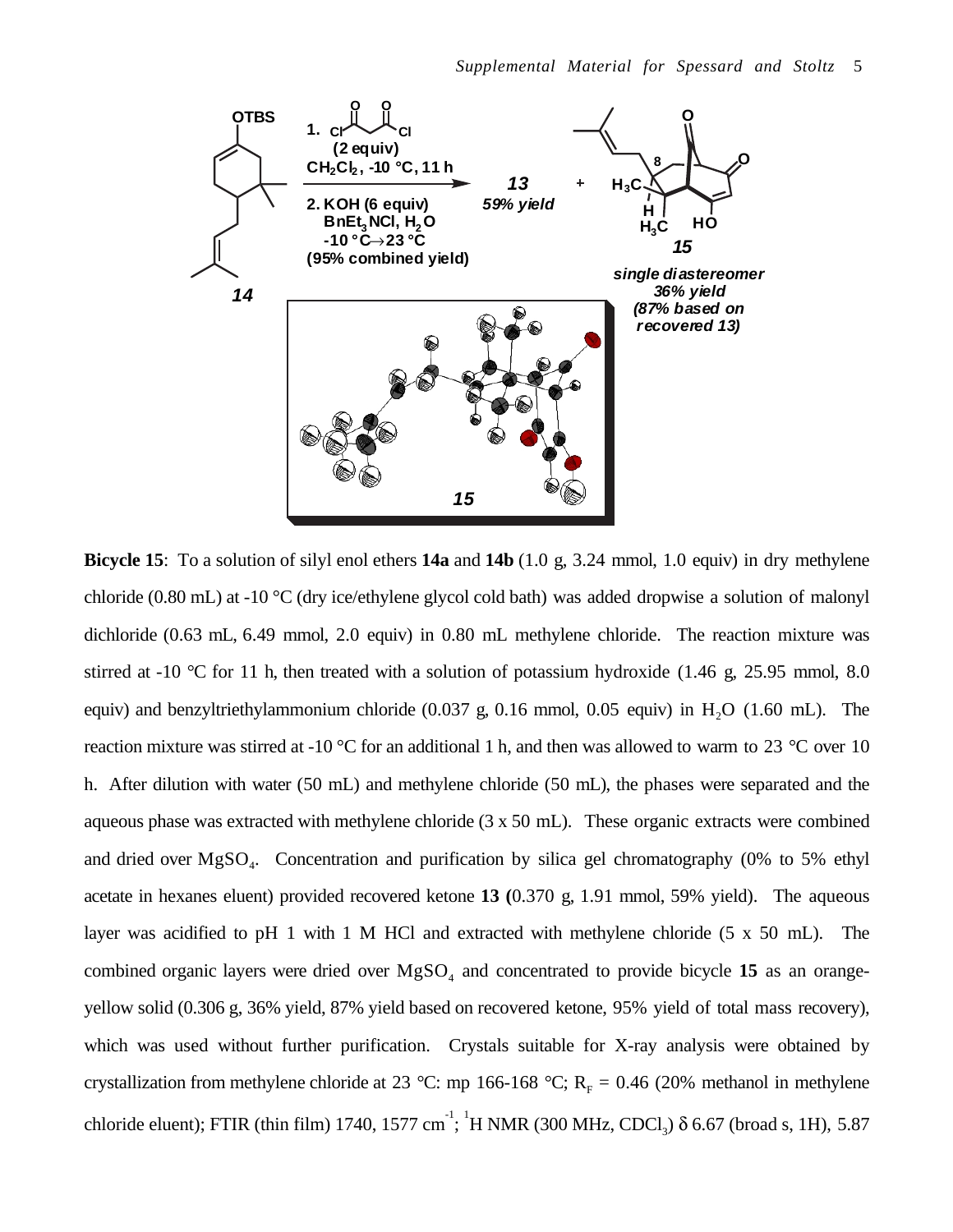(s, 1H), 5.01 (m, 1H), 3.18 (s, 1H), 2.82 (s, 1H), 2.13 (m, 2H), 1.60-1.80 (m, 3H), 1.67 (s, 3H), 1.57 (s, 3H), 1.15 (s, 3H), 0.94 (s, 3H); <sup>13</sup>C NMR (75 MHz, CDCl<sub>3</sub>) δ 206.1, 189.9, 185.8, 133.4, 107.7, 68.9, 57.5, 42.2, 39.2, 32.7, 27.8, 27.2, 25.9, 20.6, 20.6, 18.0; HRMS (EI) *m/z* calcd for 262.1565, found 262.1569.



**Allyl ether 16:** To a solution of bicycle **15** (0.200 g, 0.762 mmol, 1.0 equiv) in benzene (5 mL) was added allyl alcohol (0.259 mL, 3.81 mmol, 5.0 equiv) and *p*-toluenesulfonic acid (3 mg, 0.015 mmol, 0.02 equiv). The reaction flask was fitted with a Dean-Stark apparatus and a condenser and the reaction mixture was heated to reflux for 10 h (oil bath temperature: 90-95 °C). Upon cooling, the reaction mixture was concentrated and purified by silica gel chromatography (25% ethyl acetate in hexanes to 100% ethyl acetate eluent) to afford 16 (172 mg, 75% yield) as a pale yellow oil.  $R_F = 0.40$  (30% ethyl acetate in hexanes eluent); FTIR (thin film) 1737, 1656, 1601 cm<sup>-1</sup>; <sup>1</sup>H NMR (300 MHz, CDCl<sub>3</sub>)  $\delta$  5.94 (m, 1H), 5.67 (s, 1H), 5.42-5.32 (m, 2H), 5.00 (m, 1H), 4.49 (d, *J* = 1.1 Hz, 1H), 4.47 (d, *J* = 1.1 Hz, 1H), 3.18 (s, 1H), 2.78 (d, *J*  $= 1.7$  Hz, 1H), 2.08-2.18 (m, 2H), 1.64-1.80 (m, 3H), 1.69 (s, 3H), 1.57 (s, 3H), 1.12 (s, 3H), 0.90 (s, 3H); <sup>13</sup>C NMR (75 MHz, CDCl<sub>3</sub>) δ 205.9, 193.9, 174.3, 133.2, 130.5, 122.2, 119.2, 106.2, 74.0, 70.1, 53.4, 42.8, 39.6, 32.1, 27.5, 26.9, 25.9, 20.6, 17.9; HRMS (EI) *m/z* calcd for 302.1882, found 302.1882.



**Methyl ether 17**: Allyl ether **16** (36 mg, 0.119 mmol) in dry toluene (1.3 mL) was placed in a sealed tube and heated to 140-145 °C (oil bath temperature) for 7 h. The reaction mixture was concentrated, then dissolved in THF (1 mL) and treated with diazomethane (10 mL of a 0.2 M solution in Et<sub>2</sub>O) at 0 °C. After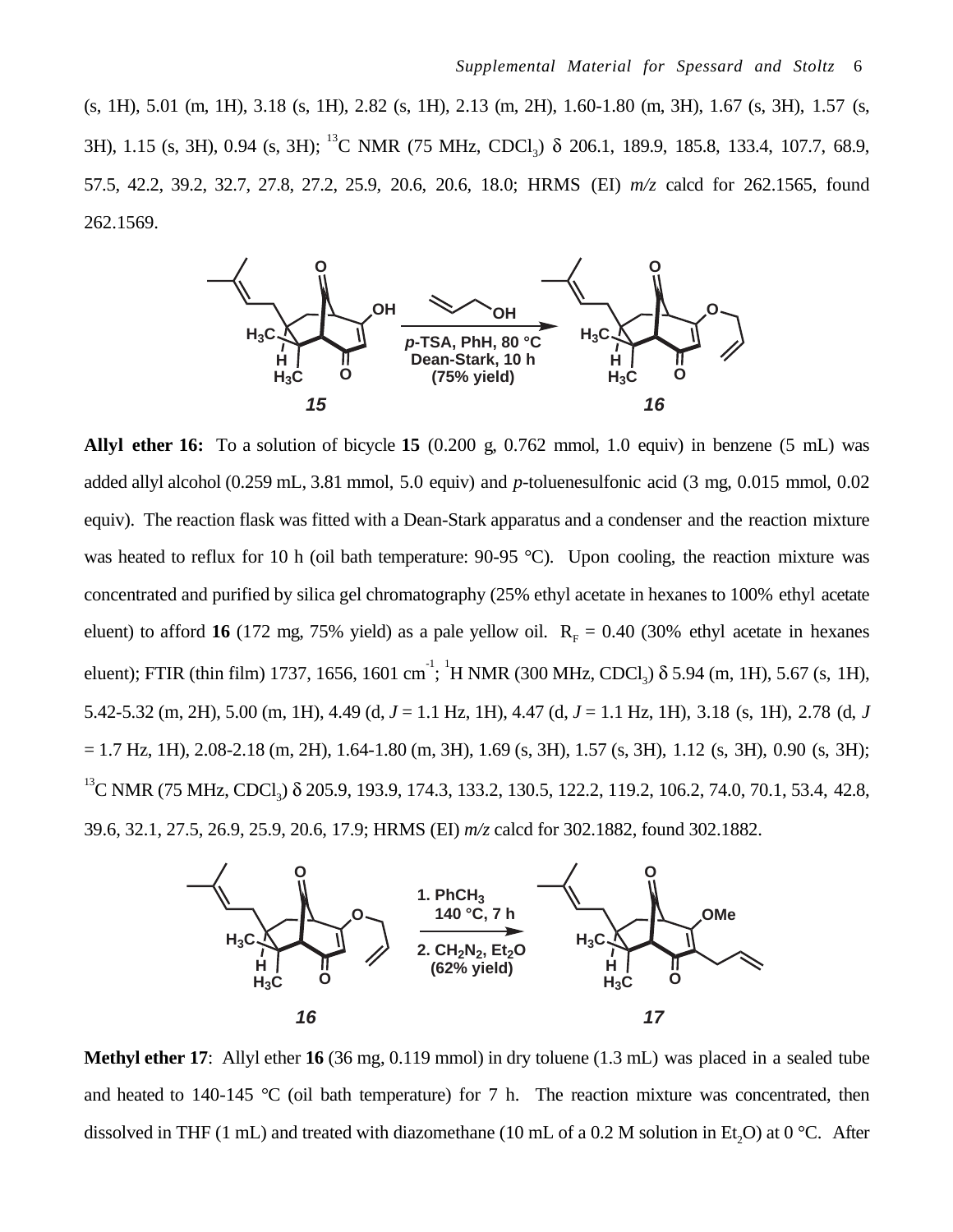1 h, the reaction mixture was warmed to 23 °C and then concentrated to give a clear oil, which was purified by preparative TLC (CH<sub>2</sub>Cl<sub>2</sub> eluent) to yield **17** as separable isomers (**17a** and **17b**) in a 1:1 ratio (23.2 mg, 62% yield) along with recovered ether **16** (10.5 mg, 30% yield). Bicycle **17a** (faster eluting isomer):  $R<sub>F</sub>$  = 0.44 (30% ethyl acetate in hexanes eluent), FTIR (thin film) 1735, 1657, 1602 cm<sup>-1</sup>; <sup>1</sup>H NMR (300 MHz, CDCl3) δ 5.79 (m, 1H), 4.97 (m, 3H), 3.83 (s, 3H), 3.23 (s, 1H), 3.20 (m, 1H), 3.14 (s, 1H), 3.12 (s, 1H), 1.90-2.50 (m, 3H), 1.56-1.70 (m, 2H), 1.66 (s, 3H), 1.55 (s, 3H), 1.13 (s, 3H), 0.90 (s, 3H); <sup>13</sup>C NMR (75 MHz, CDCl<sub>3</sub>) δ 205.9, 195.0, 169.7, 135.4, 133.4, 124.0, 121.9, 114.8, 61.03, 60.5, 56.9, 42.1, 38.4, 33.5, 27.9, 27.1, 26.1, 25.9, 20.9, 17.9. Bicycle **17b** (slower eluting isomer):  $R<sub>F</sub> = 0.43$  (30% ethyl acetate in hexanes eluent); FTIR (thin film) 1734, 1648, 1604 cm<sup>-1</sup>; <sup>1</sup>H NMR (300 MHz, CDCl<sub>3</sub>)  $\delta$  5.78 (m, 1H), 4.99 (m, 3H), 3.85 (s, 3H), 3.57 (broad s, 1H), 3.10 (d, *J* = 1.7 Hz, 1H), 3.08 (d, *J* = 1.1 Hz, 1H), 2.83 (d, *J*  $= 1.7$  Hz, 1H), 2.13 (m, 2H), 1.60-1.80 (m, 3H), 1.70 (s, 3H), 1.58 (s, 3H), 1.10 (s, 3H), 0.90 (s, 3H);  $^{13}$ C NMR (75 MHz, CDCl<sub>3</sub>) δ 205.5, 192.4, 169.2, 135.4, 133.5, 122.1, 121.3, 114.6, 73.6, 55.8, 48.7, 43.1, 39.0, 31.6, 27.4, 26.9, 26.8, 25.9, 20.6, 18.0; HRMS (EI) *m/z* calcd for 316.2037, found 316.2038.



**Prenyl bicycle 19:** To a solution of allyl bicycle 17a and 17b (6.5 mg, 0.020 mmol, 1 equiv) in 2-methyl-2-butene (5 mL) was added ruthenium catalyst **18** (1.7 mg, 0.002 mmol, 0.1 equiv). The reaction flask was fitted with a dry ice-acetone condenser and the mixture was heated to reflux for 2 h. The reaction mixture was cooled, filtered through a small silica gel plug (ethyl acetate eluent), and concentrated to give a brown oil. Purification by preparative TLC (CH<sub>2</sub>Cl<sub>2</sub> eluent) provided a mixture of enol ether isomers of 19a and **19b** (6.1 mg, 88% yield) as an off-white solid. Alternatively, the reaction could be performed on a single enol ether (17a) to obtain a comparable yield of an analytically pure enol ether (19a).  $R_F = 0.47$  (30%) ethyl acetate in hexanes eluent); FTIR (thin film) 1737, 1655, 1602 cm<sup>-1</sup>; <sup>1</sup>H NMR (300 MHz, CDCl<sub>3</sub>)  $\delta$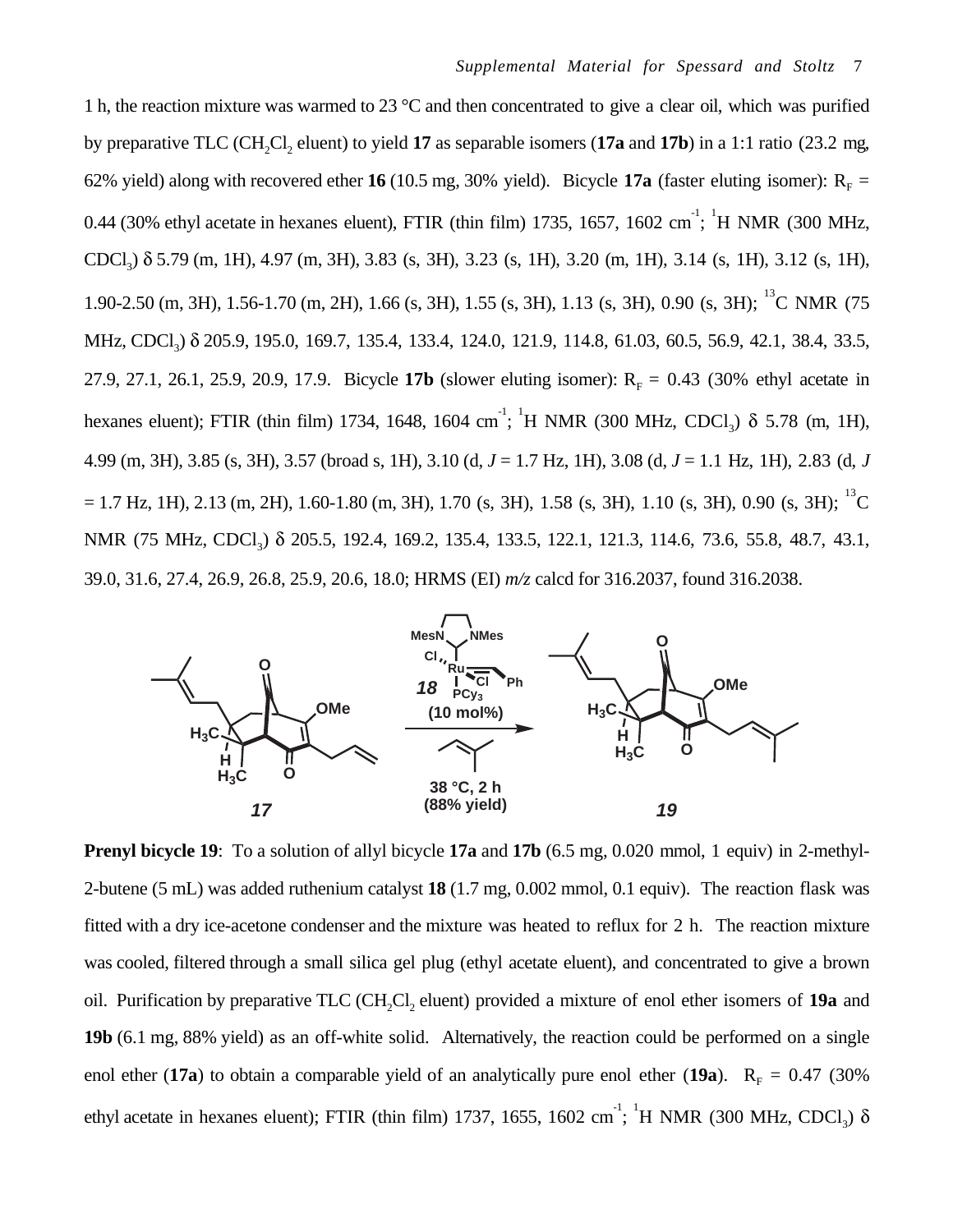4.92-5.02 (m, 2H), 3.81 (s, 3H), 3.21 (s, 1H), 3.19 (d, *J* = 3.8 Hz, 1H), 3.08 (s, 1H), 3.06 (s, 1H), 2.13 (m, 3H), 1.60-1.80 (m, 2H), 1.71 (s, 3H), 1.67 (s, 3H), 1.57 (s, 3H), 1.55 (s, 3H), 1.12 (s, 3H), 0.97 (s, 3H); 13C NMR (75 MHz, CDCl<sub>3</sub>) δ 206.1, 195.2, 168.8, 133.3, 132.0, 126.0, 122.0, 121.6, 61.2, 60.4, 56.8, 42.0, 38.3, 33.6, 29.8, 27.9, 26.1, 25.9, 25.8, 22.1, 20.9, 17.9; HRMS (EI) *m/z* calcd for 344.2349, found 344.2351.



**Trione 20**: Bicycle **19** (3 mg, 0.009 mmol) was dissolved in 10% aqueous NaOH (1 mL, plus 100 µL of THF for solubility) and heated to 90  $\degree$ C for 8 h in a sealed vial. Upon cooling, the solution was acidified with 1 M HCl, then concentrated under reduced pressure. Trituration with THF gave a yellow solid that was further purified by preparative TLC (50% ethyl acetate in hexanes eluent) to afford trione **20** (2.5 mg, 87% yield) as a pale yellow solid.  $R_F = 0.43$  (50% ethyl acetate in hexanes eluent); FTIR (thin film) 1728, 1606 cm<sup>-1</sup>; <sup>1</sup>H NMR (300 MHz, CDCl<sub>3</sub>) δ 5.24 (m, 1H), 4.99 (m, 1H), 3.24-3.12 (m, 3H), 2.81 (d, *J* = 1.6 Hz, 1H), 2.46-1.90 (m, 3H), 1.84-1.52 (m, 2H), 1.80 (s, 3H), 1.68 (s, 3H), 1.57 (s, 6H), 1.13 (s, 3H), 0.94 (s, 3H).



**Dimethyl Methyl Bicycle (22)**: To a solution of 2,6-dimethyl-1-methoxy-1-cyclohexene (**21**, 0.30 g, 2.14 mmol, 1.0 equiv) in CH<sub>2</sub>Cl<sub>2</sub> (0.50 mL) was added a solution of malonyl dichloride (0.208 mL, 2.14 mmol, 1.0 equiv) in CH<sub>2</sub>Cl<sub>2</sub> (0.50 mL) at -78 °C. Bis(cyclopentadienyl)hafnium dichloride (0.812 g, 2.14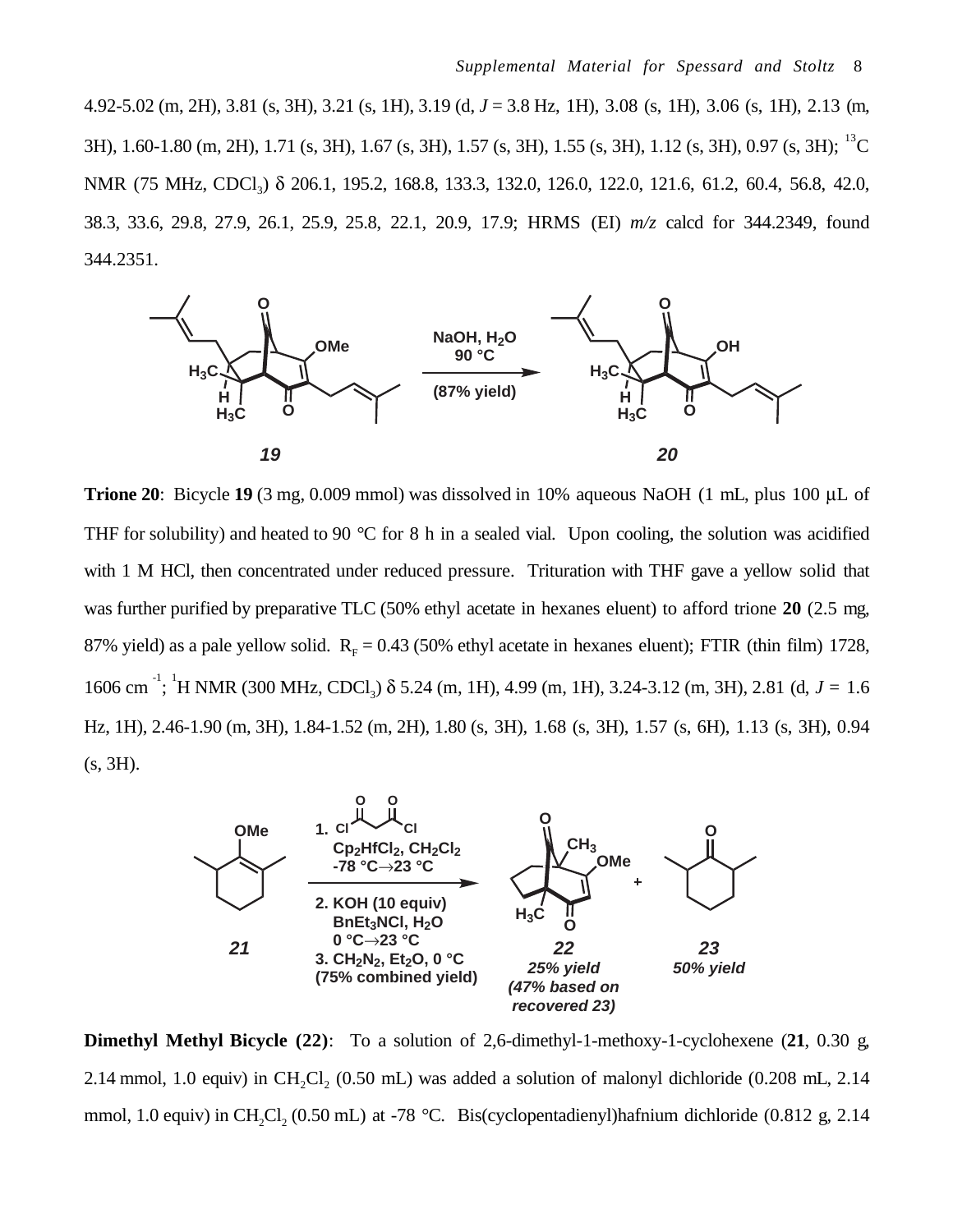mmol, 1.0 equiv) was added in one portion. The reaction mixture was warmed to 0  $\degree$ C for 1 hour, then to 23 °C for 72 h. After cooling to 0 °C, a solution of KOH (1.20 g, 21.4 mmol, 10.0 equiv) and benzyltriethylammonium chloride  $(0.025 \text{ g}, 0.011 \text{ mmol}, 0.05 \text{ equiv})$  in  $H<sub>2</sub>O$  (1 mL) and CH<sub>2</sub>Cl<sub>2</sub> (1 mL) was added dropwise. The resulting dark red reaction mixture was allowed to warm to 23 °C over 3 h. It was then acidified with 1 M HCl (to  $\neg$ pH 1) and filtered through a pad of celite, washing thoroughly with  $H_2O$  and  $CH_2Cl_2$ . The filtrate was poured into a separatory funnel, extracted with  $CH_2Cl_2$  (5 x 50 mL), and dried over MgSO<sub>4</sub>. After the solvent was removed under reduced pressure, the residue was dissolved in THF (5 mL) and treated with diazomethane (30 mL of a 0.2 M solution in ether) at 0  $^{\circ}$ C. Warming to 23 °C after 1 h and removal of solvent afforded a brown residue that was further purified by silica gel chromatography (5% to 30% ethyl acetate in hexanes eluent) to furnish bicycle **22** (0.111 g, 25% yield, 47% yield based on recovery of 0.125 g ketone 23).  $R_F = 0.27$  (30% ethyl acetate in hexanes eluent); FTIR (thin film) 1728, 1656, 1598 cm<sup>-1</sup>; <sup>1</sup>H NMR (300 MHz, CDCl<sub>3</sub>)  $\delta$  5.77 (s, 1H), 3.77 (s, 3H), 1.94-2.04 (m, 2H), 1.50-1.80 (m, 4H), 1.29 (s, 3H), 1.23 (s, 3H); 13C NMR (75 MHz, CDCl3) δ 209.8, 197.1, 176.4, 105.3, 60.3, 56.9, 53.0, 40.8, 38.6, 19.4, 16.6, 16.2; HRMS (EI) *m/z* calcd for 208.1097, found 208.1099.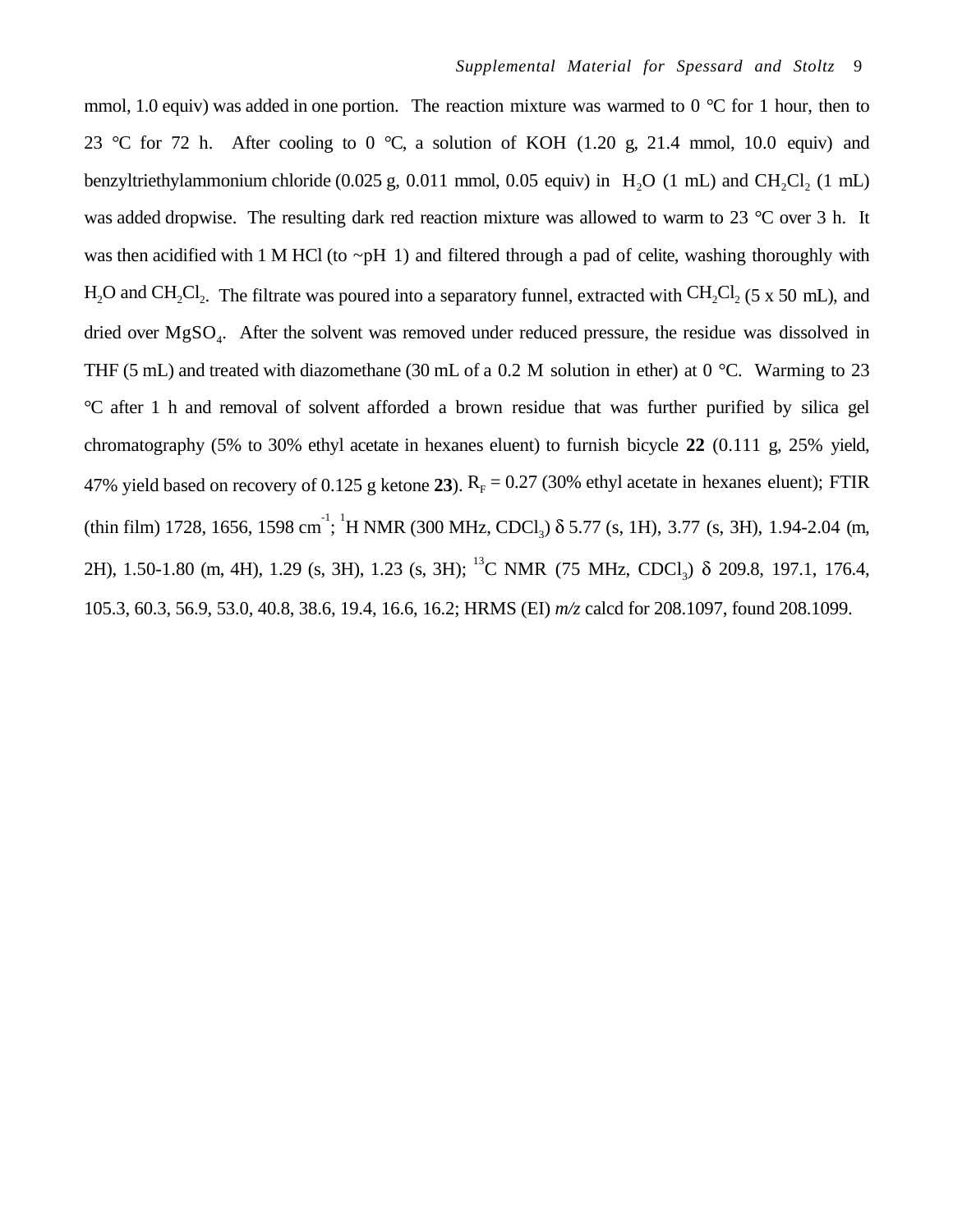



Crystallographic data have been deposited at the CCDC, 12 Union Road, Cambridge CB2 1EZ, UK and copies can be obtained on request, free of charge, by quoting the publication citation and the deposition number 173065.

## **Table 1. Crystal data and structure refinement for SJS21 (CCDC 173065).**

| Empirical formula                                                    | $C_{16}H_{22}O_3$                                                                     |
|----------------------------------------------------------------------|---------------------------------------------------------------------------------------|
| Formula weight                                                       | 262.34                                                                                |
| Crystallization Solvent                                              | Dichloromethane/acetone/hexane                                                        |
| Crystal Habit                                                        | Fragment                                                                              |
| Crystal size                                                         | $0.30 \times 0.22 \times 0.07$ mm <sup>3</sup>                                        |
| Crystal color                                                        | Colorless                                                                             |
|                                                                      | Data Collection                                                                       |
| Preliminary Photos                                                   | Rotation                                                                              |
| Type of diffractometer                                               | CCD area detector                                                                     |
| Wavelength                                                           | $0.71073$ Å MoK $\alpha$                                                              |
| Data Collection Temperature                                          | 98(2) K                                                                               |
| $\theta$ range for 1416 reflections used<br>in lattice determination | 2.88 to 27.67°                                                                        |
| Unit cell dimensions                                                 | $a = 13.226(3)$ Å<br>$b = 8.3873(16)$ Å<br>$\beta$ = 104.962(4)°<br>$c = 13.282(3)$ Å |
| Volume                                                               | 1423.5(5) $\AA^3$                                                                     |